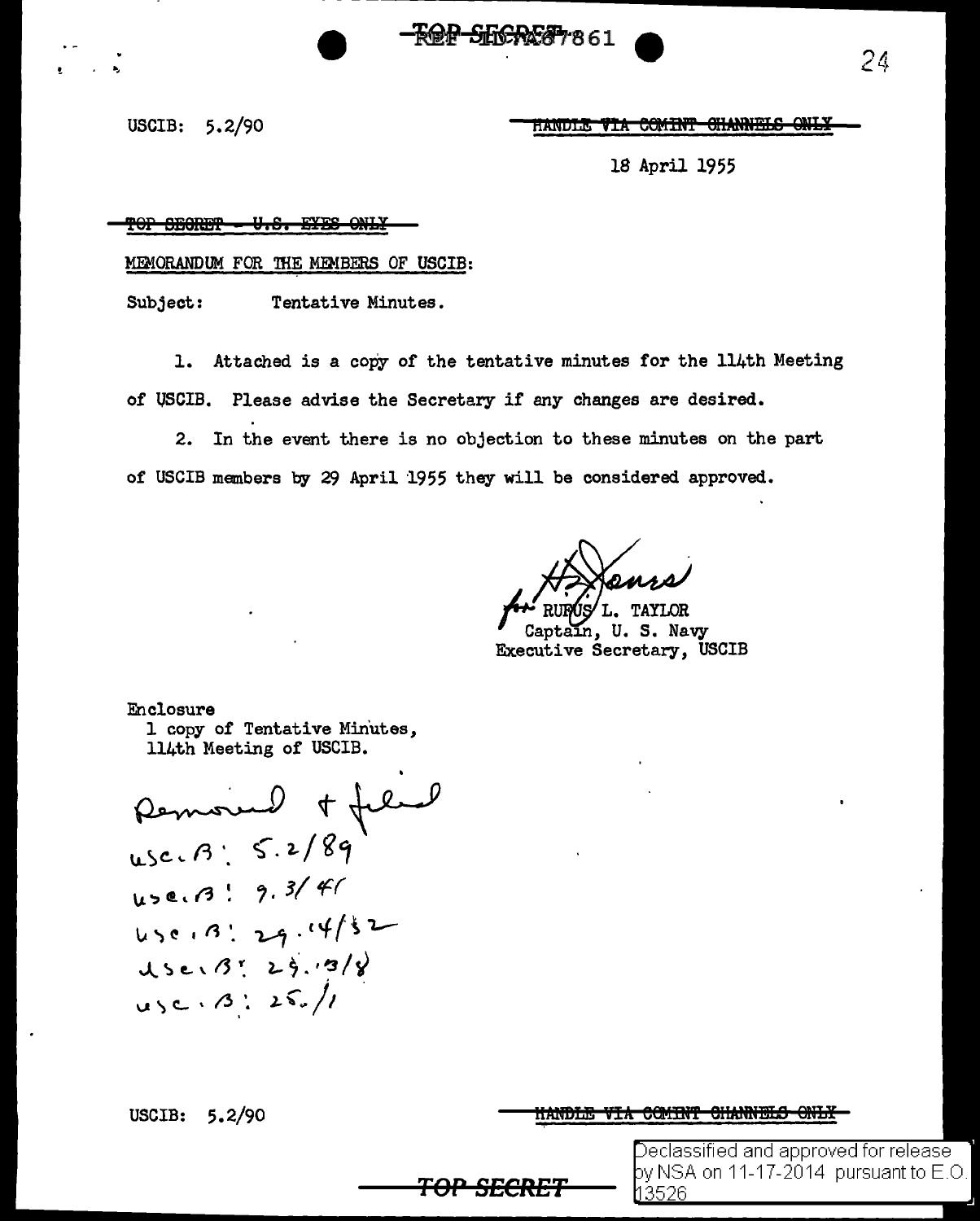CONFIDENTIAL - U.S. EYES ONLY

### ONE HUNDRED FOURTEENTH MEETING

## OF THE

### UNITED STATES COMMUNICATIONS INTELLIGENCE BOARD

Lt. General Charles **p** . Cabell, USAF, Acting Chairman

'

 $1.301$ 

PRESENT:

|  | STATE:          | Mr. W. Park Armstrong, Jr.                                                                                       |
|--|-----------------|------------------------------------------------------------------------------------------------------------------|
|  | <b>DEFENSE:</b> | General Graves B. Erskine, USMC (Ret.)                                                                           |
|  | <u>FBI:</u>     | Mr. Victor P. Keay<br>(for Mr. L. V. Boardman)                                                                   |
|  | <u>NSA:</u>     | Lt. General Ralph J. Canine, USA                                                                                 |
|  | ARMY:           | Major General John Willems<br>(for Major General Arthur G. Trudeau)                                              |
|  | NAVY:           | Rear Admiral Carl F. Espe                                                                                        |
|  | AIR FORCE:      | Major General Millard Lewis<br>(for Major General John A. Samford)                                               |
|  | CLA:            | Mr. Huntington D. Sheldon                                                                                        |
|  |                 | EXECUTIVE SECRETARY: Captain Rufus L. Taylor, USN                                                                |
|  | SECRETARIAT:    | Mr. Hamill D. Jones<br>Mrs. Daphne O. Tucker                                                                     |
|  | ALSO PRESENT:   |                                                                                                                  |
|  | STATE:          | Mr. T. Achilles Polyzoides<br>Mr. Robert F. Packard                                                              |
|  | DEFENSE:        | Mr. Philip J. Patton                                                                                             |
|  | <u>FBI:</u>     | Mr. S. Drake Ellis                                                                                               |
|  | NSA:<br>,       | Major General John B. Ackerman, USAF<br>Colonel John J. Davis<br>LCDR Paul J. Karl, Jr.<br>Mr. Benson K. Buffham |

**CONFfD£1"t/TIA L**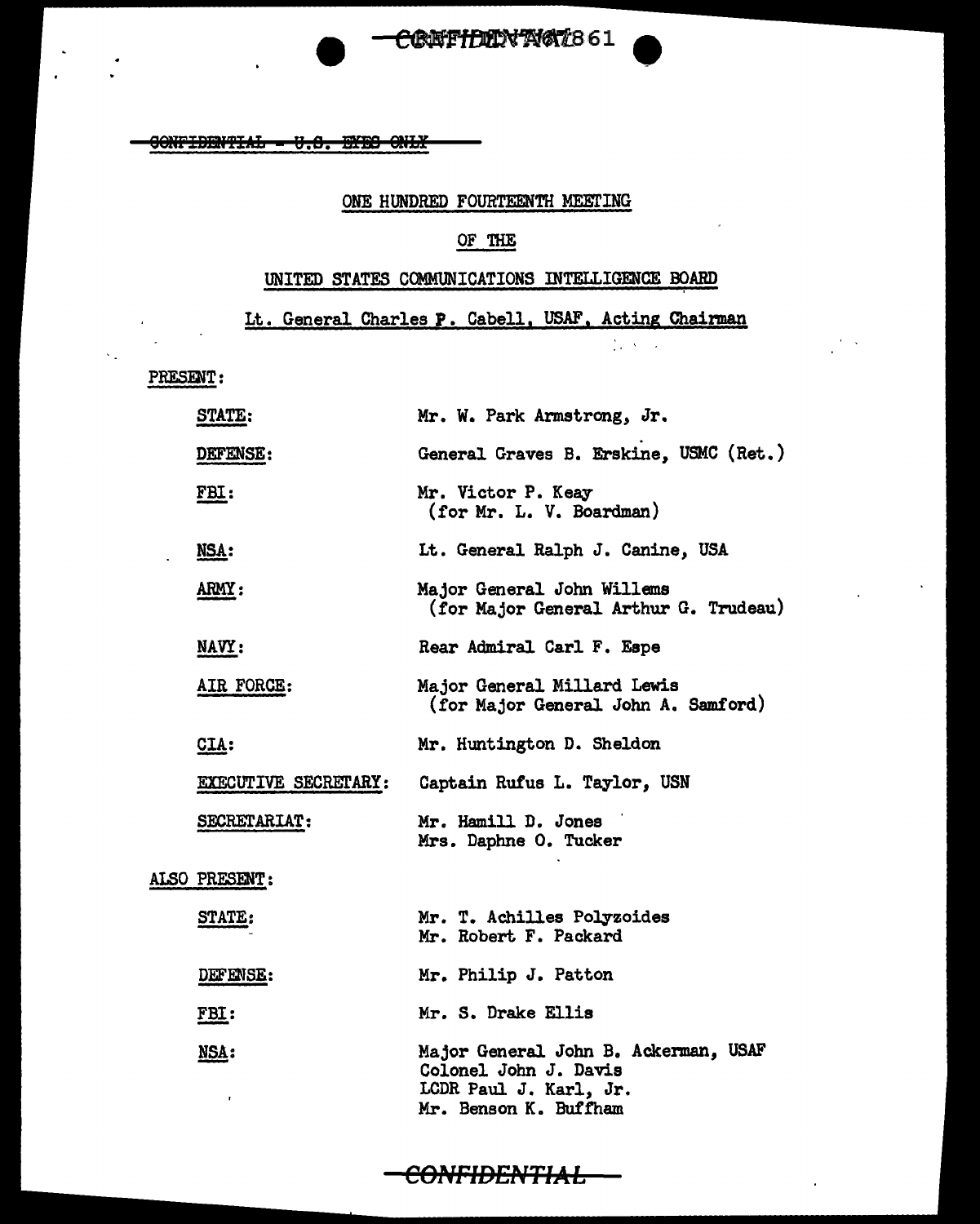$\text{CONF} \text{IDENTIAL} = \text{U.S. EYES} \text{ ONLY } \longrightarrow$ 

 $\mathbb{R}^2$ 

| ARMY:               | Major General Harry Reichelderfer<br>Lt. Colonel Richard Leffers<br>Major Arnie L. Millican<br>Mr. John F. O'Gara |
|---------------------|-------------------------------------------------------------------------------------------------------------------|
| NAVY:               | CDR William F. Bringle                                                                                            |
| AIR FORCE:          | Lt. Colonel Frank J. Harrold, Jr.<br>Captain Allen T. Miller                                                      |
| $CLA$ :             | Mr. Frank B. Rowlett                                                                                              |
|                     |                                                                                                                   |
| COMMITTEE CHAIRMAN: | Lt. Colonel Henry C. Simmons, USAF (INTCOM)                                                                       |

REGNTHARYSTIGGT

The 114th Meeting of the United States Communications Intelligence Board was held in the Projection Room, Administration Building, Central Intelligence Agency, at 1030, Friday, 8 April 1955.

- 2 -

# CONFIDENTIAL